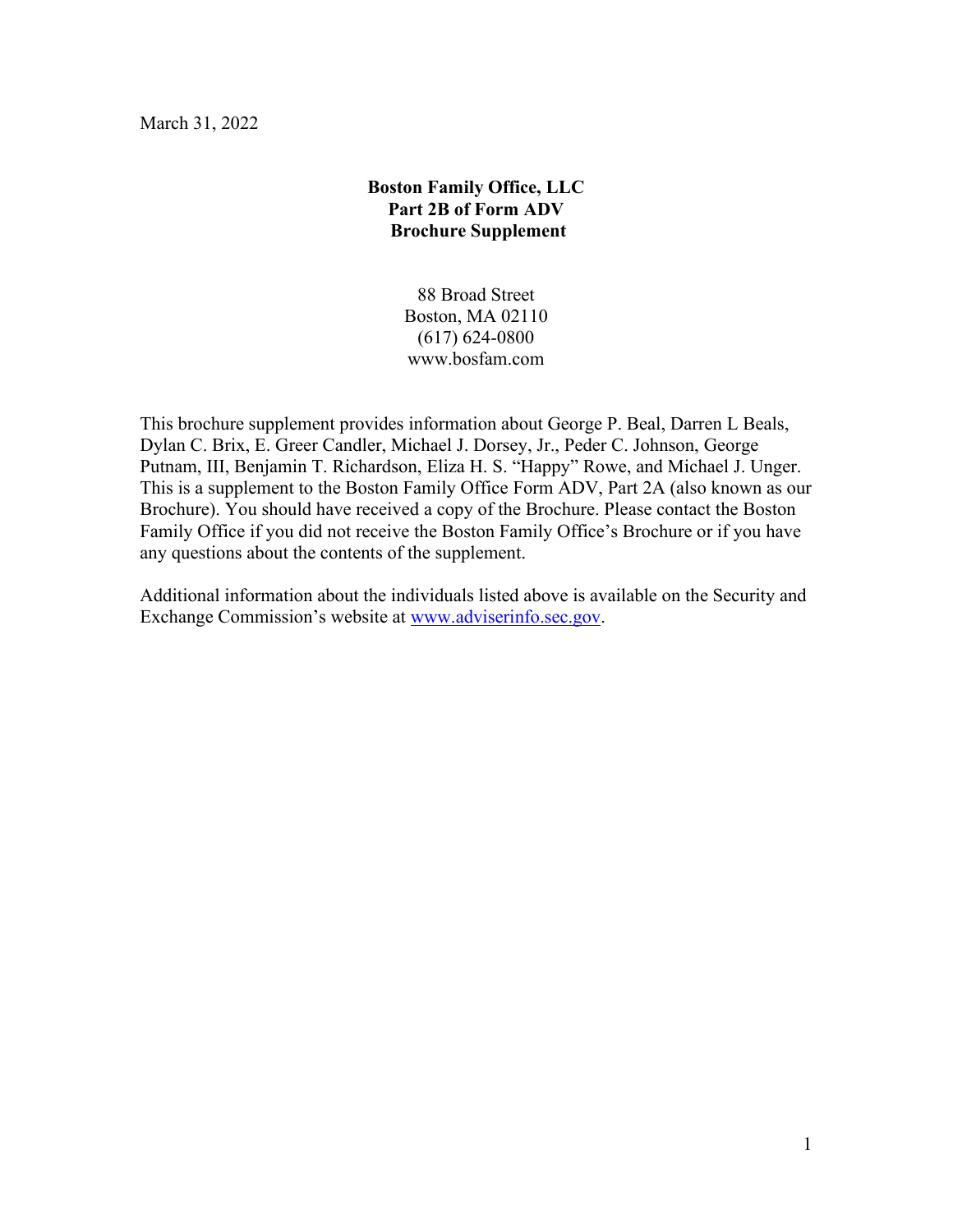## **George P. Beal**

# **Educational Background and Business Experience**

Mr. Beal was born in 1953.

## **Educational Background**

| University of Pennsylvania | Graduated 1975             |
|----------------------------|----------------------------|
| Philadelphia, PA           | BA – American Civilization |
|                            |                            |
| <b>Business Background</b> |                            |

| <b>Boston Family Office</b>          | 1996 to present                              |
|--------------------------------------|----------------------------------------------|
| Boston, MA                           | Partner and portfolio manager                |
| Northeast Investors Trust            | 2005 to present                              |
| Boston, MA                           | Trustee                                      |
| <b>Breckinridge Capital Advisors</b> | 2011 to present                              |
| Boston, MA                           | <b>Board of Directors</b>                    |
| Cambridge Trust Company              | 1990-1996                                    |
| Cambridge, MA                        | Vice President, Lending                      |
| Bank of New England                  | 1979-1990                                    |
| Boston, MA                           | Assistant Vice President, Commercial Lending |

### **Disciplinary Information**

There have been no legal or disciplinary actions against Mr. Beal.

### **Other Business Activities**

Mr. Beal is a trustee of Northeast Investors Trust, an income-oriented mutual fund. Mr. Beal also sits on the Board of Directors of Breckinridge Capital Advisors, a manager of fixed income portfolios. Other than these two, Mr. Beal is not involved in any investment-related businesses apart from the Boston Family Office. As a volunteer, Mr. Beal serves as Treasurer of Homeowners Rehab, Inc., a developer of affordable housing in Cambridge, MA; he is also a member of the Cambridge Community Foundation's investment committee, the Trustees of Reservations Advisory Board, and the Council for the Arts at MIT. Mr. Beal is a graduate of the National Trust School.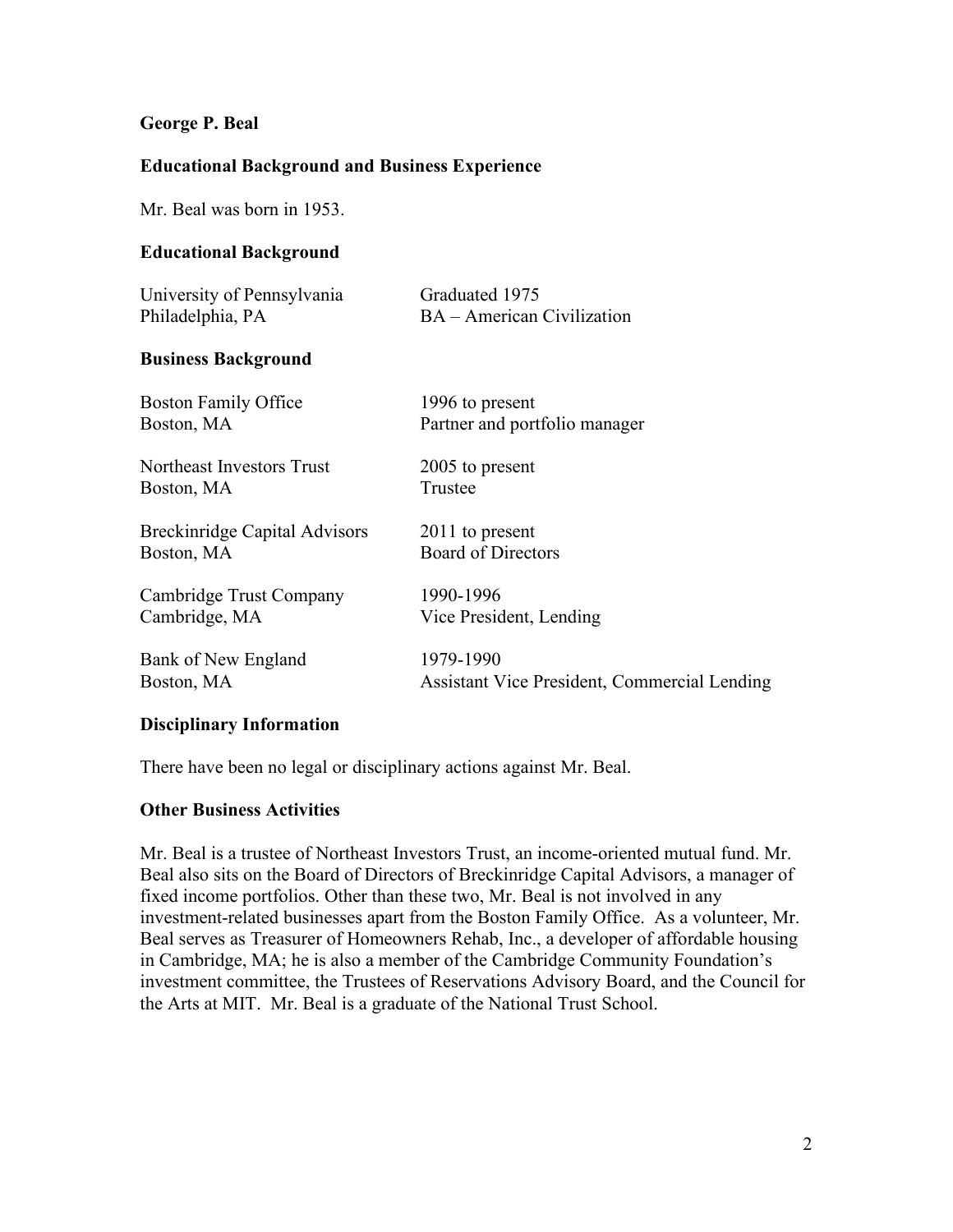# **Additional Compensation**

Mr. Beal receives compensation for his duties as a trustee of Northeast Investors Trust and as a director of Breckinridge Capital Advisors. He is trustee of a number of trusts and in some cases receives compensation for those duties. Other than that, he does not receive economic benefits from any person or entity other than the Boston Family Office in connection with providing investment advice to clients.

# **Supervision**

Each portfolio manager at the Boston Family Office operates independently. All of Mr. Beal's accounts, and all investment management accounts of the Boston Family Office for that matter, are reviewed by the Investment Committee at least twice a year. The supervision is informal but concerns can be raised to Benjamin Richardson, Chief Investment Officer. Mr. Richardson can be reached at (617) 624-0800.

# **Darren L. Beals**

# **Educational Background and Business Experience**

Mr. Beals was born in 1972.

### **Educational Background**

| <b>Babson College</b>            | Graduated 2005                           |
|----------------------------------|------------------------------------------|
| Wellesley, MA                    | Master of Business Administration        |
| Northeastern University          | Graduated 1999                           |
| Boston, MA                       | BS in Business Administration, Finance   |
| University of New Hampshire      | Graduated 1994                           |
| Durham, NH                       | <b>BS</b> in Education                   |
| <b>Business Background</b>       |                                          |
| Boston Family Office, LLC        | $2021$ – present                         |
| Boston, MA                       | Chief Compliance Officer, COO            |
| New Generation Advisors, LLC     | $2008 - 2021$                            |
| Manchester, MA                   | CFO, CRO, and Member of the Firm         |
| JP Morgan Chase & Company        | $2007 - 2008$                            |
| Boston, MA                       | VP - Senior Financial Reporting Manager  |
| <b>MFS</b> Investment Management | $2000 - 2007$                            |
| Boston, MA                       | AVP – Financial Reporting and Fund Admin |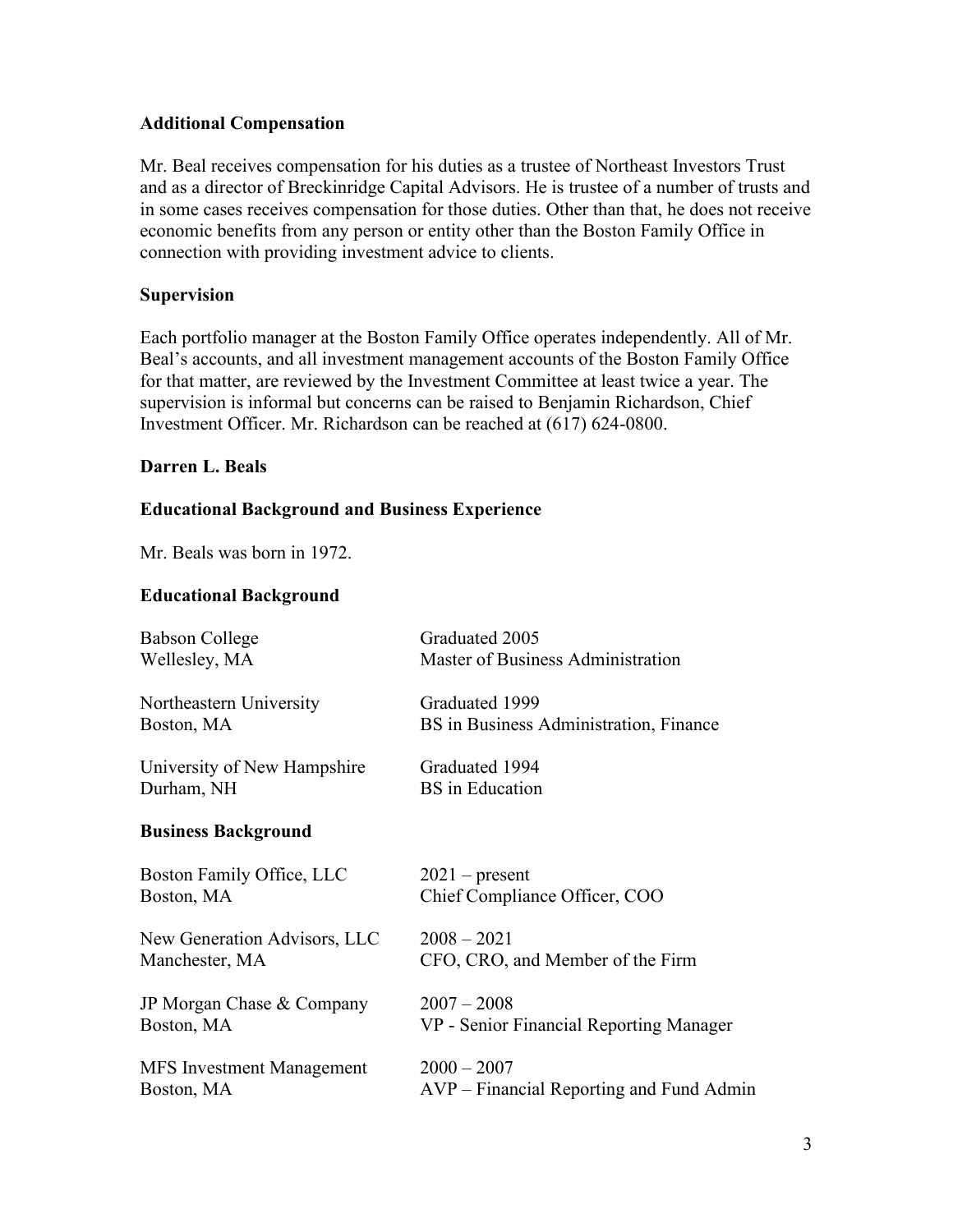There have been no legal or disciplinary actions against Mr. Beals.

### **Other Business Activities**

Mr. Beals serves as the Chairman of the Finance Committee of the Town of Lakeville, Massachusetts.

#### **Additional Compensation**

Mr. Beals is compensated for his services as a consultant to New Generation Advisors, LLC. He is also a trustee of a trust and receives compensation for those duties.

#### **Supervision**

Mr. Beals does not manage client portfolios or relationships. He is responsible for compliance and other operational areas, working with all members of the firm. Concerns can be raised to George P. Beal. Mr. Beal is the Managing Partner and can be reached at (617) 624-0800.

### **Dylan C. Brix, CFA**

#### **Educational Background and Business Experience**

Mr. Brix was born in 1985.

#### **Educational Background**

| Bowdoin College | Graduated 2007                              |
|-----------------|---------------------------------------------|
| Brunswick, ME   | $BA - English$ , Government & Legal Studies |

Chartered Financial Analyst #6283126 (please see the note at the end of this brochure regarding the CFA designation)

#### **Business Background**

| <b>Boston Family Office</b>          | 2020 to present   |
|--------------------------------------|-------------------|
| Boston, MA                           | Portfolio manager |
| Reynders, McVeigh Capital Management | 2017 to 2020      |
| Boston, MA                           | Portfolio Manager |
| Athenahealth, Inc.                   | 2016 to 2017      |
| Watertown, MA                        | Manager           |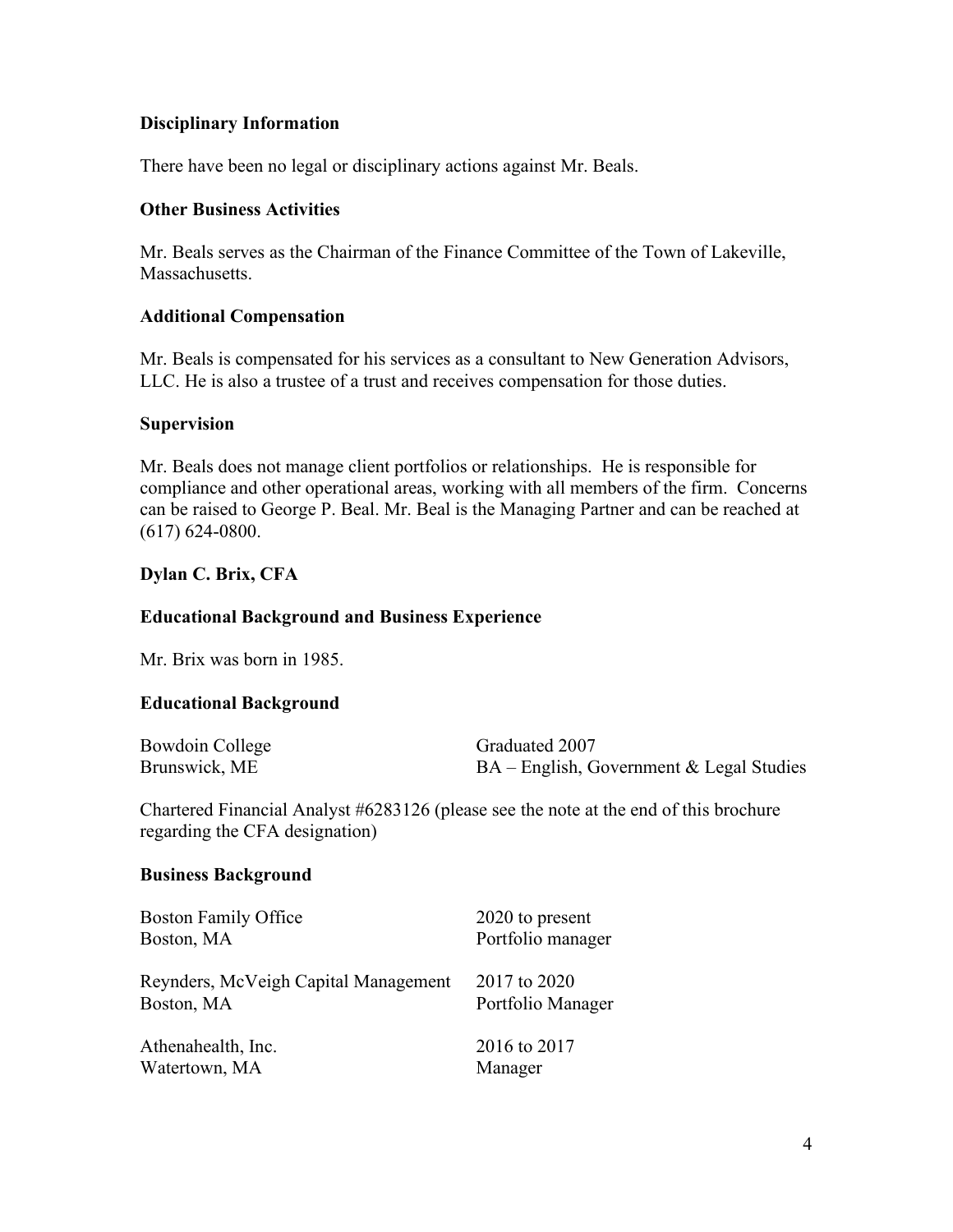| Loring, Wolcott & Coolidge Trust | 2014 to 2016          |
|----------------------------------|-----------------------|
| Boston, MA                       | <b>Equity Analyst</b> |
| Algonquin Advisors               | 2007 to 2014          |
| Greenwich, CT                    | Vice President        |

There have been no legal or disciplinary actions against Mr. Brix.

#### **Other Business Activities**

Mr. Brix is not involved in any investment-related businesses apart from the Boston Family Office.

#### **Additional Compensation**

Mr. Brix does not receive economic benefits from any person or entity other than the Boston Family Office in connection with providing investment advice to clients.

#### **Supervision**

Each portfolio manager at the Boston Family Office operates independently. All of Mr. Brix's accounts, and all investment management accounts of the Boston Family Office for that matter, are reviewed by the Investment Committee at least twice a year. The supervision is informal but concerns can be raised to George P. Beal or Benjamin Richardson. Mr. Beal is the Managing Partner and Mr. Richardson is the Chief Investment Officer. They can be reached at (617) 624-0800.

### **E. Greer Candler, CFA**

### **Educational Background and Business Experience**

Ms. Candler was born in 1954.

#### **Educational Background**

| Trinity College | Graduated 1976   |
|-----------------|------------------|
| Hartford, CT    | $BA - Economics$ |

Chartered Financial Analyst #8943 (please see the note at the end of this brochure regarding the CFA designation)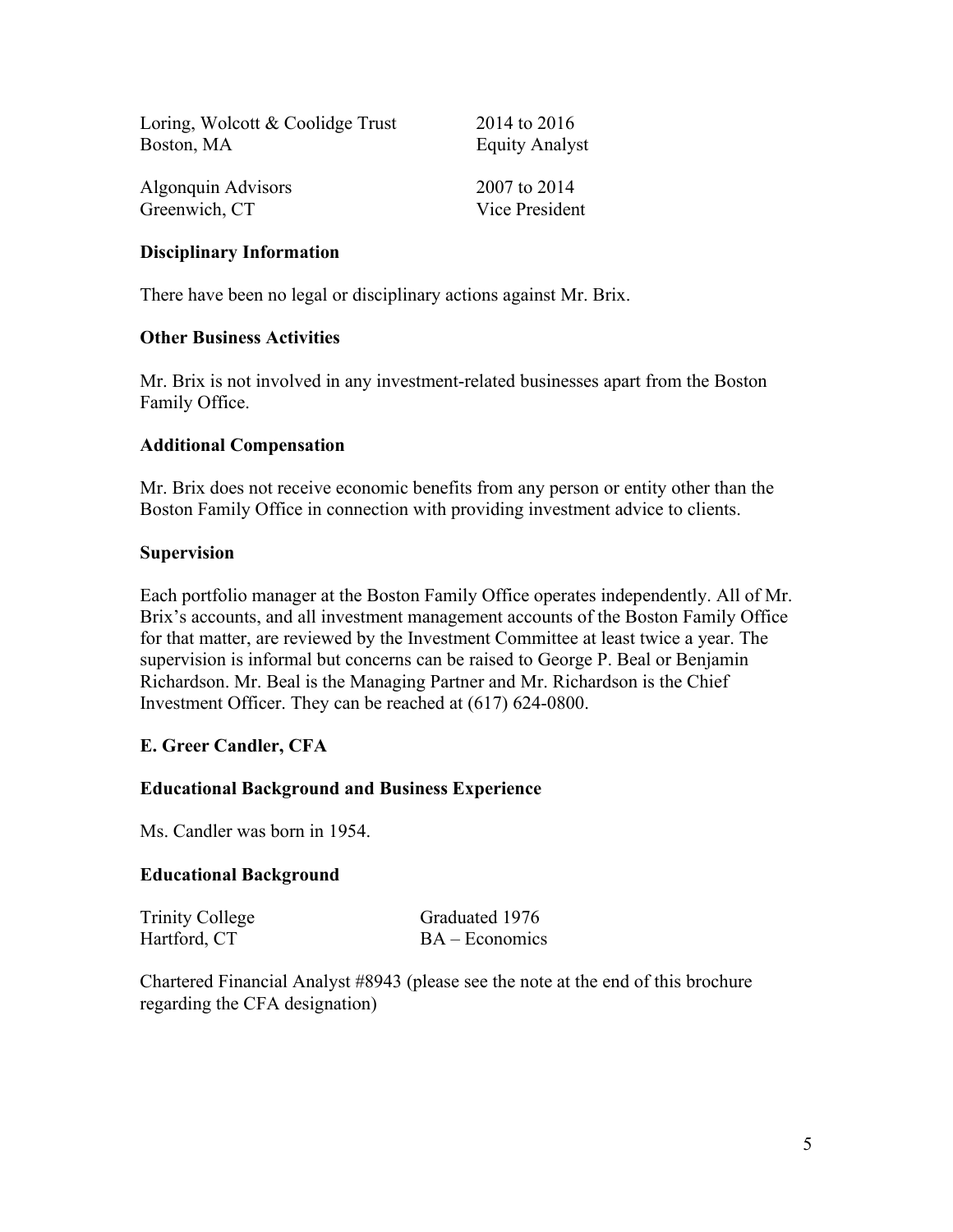# **Business Background**

| <b>Boston Family Office</b> | $2010$ to present             |
|-----------------------------|-------------------------------|
| Boston, MA                  | Partner and portfolio manager |
| Norris, Perne and French    | $1998 - 2008$                 |
| Grand Rapids, MI            | Partner and portfolio manager |
| Old Kent Financial          | $1980 - 1988$                 |
| Grand Rapids, MI            | Vice President, Trust         |

# **Disciplinary Information**

There have been no legal or disciplinary actions against Ms. Candler.

### **Other Business Activities**

Ms. Candler is not involved in any investment-related businesses apart from the Boston Family Office. She is Vice President of the Beacon Hill Circle for Charity and a Governor of Gore Place.

#### **Additional Compensation**

Ms. Candler does not receive economic benefits from any person or entity other than the Boston Family Office in connection with providing investment advice to clients.

### **Supervision**

Each portfolio manager at the Boston Family Office operates independently. All of Ms. Candler's accounts, and all investment management accounts of the Boston Family Office for that matter, are reviewed by the Investment Committee at least twice a year. The supervision is informal but concerns can be raised to George P. Beal or Benjamin Richardson. Mr. Beal is the Managing Partner and Mr. Richardson is the Chief Investment Officer. They can be reached at (617) 624-0800.

### **Michael J. Dorsey, Jr., CFA**

### **Educational Background and Business Experience**

Mr. Dorsey was born in 1985.

#### **Educational Background**

| Wesleyan University | Graduated 2008        |
|---------------------|-----------------------|
| Middletown, CT      | BA – American Studies |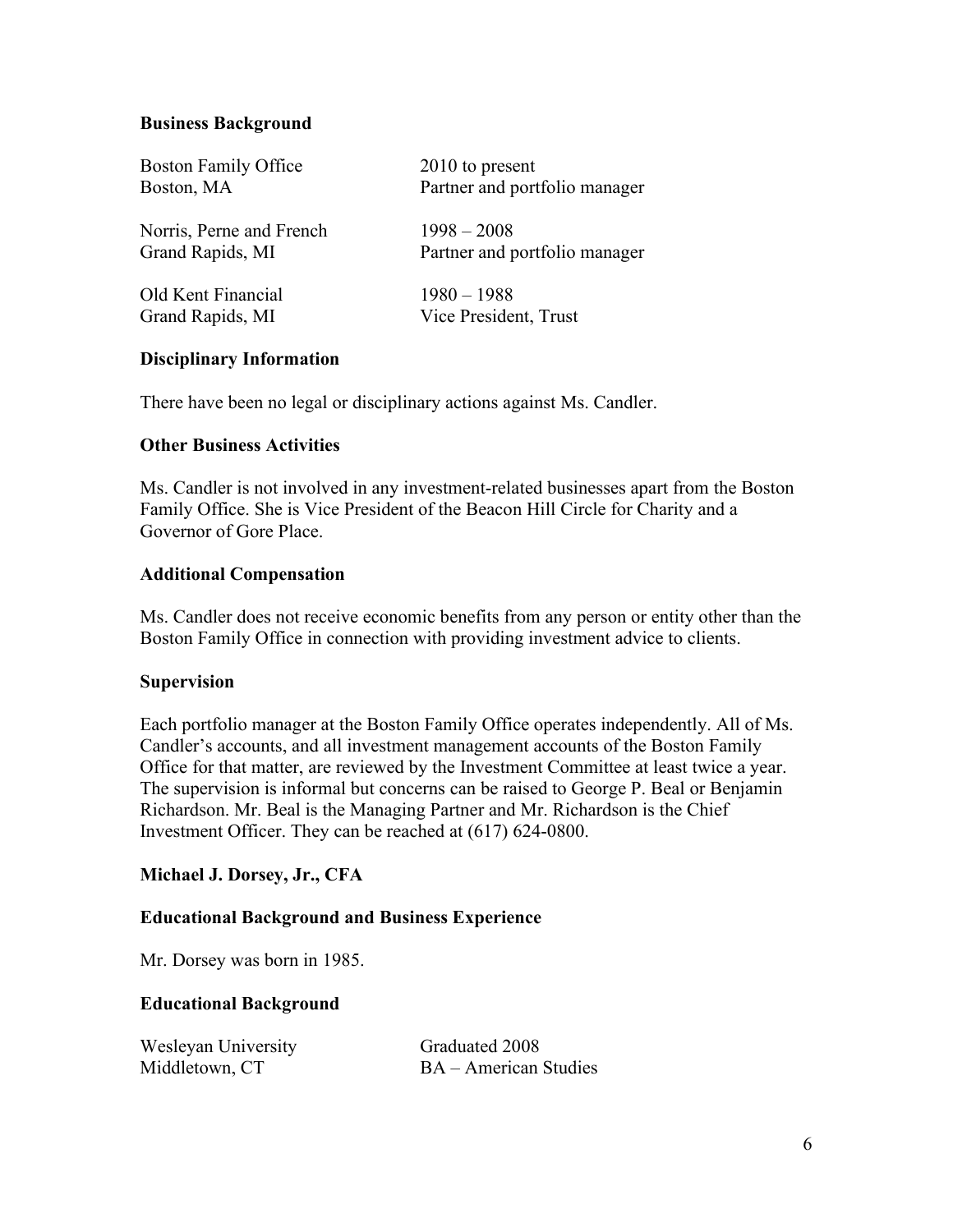| <b>Boston University</b> | Graduated 2013             |
|--------------------------|----------------------------|
| Boston, MA               | MS – Investment Management |

Chartered Financial Analyst #182899 CERTIFIED FINANCIAL PLANNER™ #286617 (Please see the note at the end of this brochure regarding these designations)

# **Business Background**

| <b>Boston Family Office</b>             | 2020 to present                    |
|-----------------------------------------|------------------------------------|
| Boston, MA                              | Portfolio manager                  |
| <b>Steward Partners Global Advisory</b> | 2017 to 2020                       |
| Boston, MA                              | Wealth Manager                     |
| <b>Boston Advisors</b>                  | 2011 to 2017                       |
| Boston, MA                              | Portfolio Manager & Equity Analyst |
| <b>Brown Brothers Harriman</b>          | 2008 to 2011                       |
| Boston, MA                              | <b>Operations Analyst</b>          |

# **Disciplinary Information**

There have been no legal or disciplinary actions against Mr. Dorsey.

### **Other Business Activities**

Mr. Dorsey is not involved in any investment-related businesses apart from the Boston Family Office. He is a board member for the Boston Center for Youth and Families, Mal's Pals Foundation, and Dorchester Baseball.

### **Additional Compensation**

Mr. Dorsey does not receive economic benefits from any person or entity other than the Boston Family Office in connection with providing investment advice to clients.

### **Supervision**

Each portfolio manager at the Boston Family Office operates independently. All of Mr. Dorsey's accounts, and all investment management accounts of the Boston Family Office for that matter, are reviewed by the Investment Committee at least twice a year. The supervision is informal but concerns can be raised to George P. Beal or Benjamin Richardson. Mr. Beal is the Managing Partner and Mr. Richardson is the Chief Investment Officer. They can be reached at (617) 624-0800.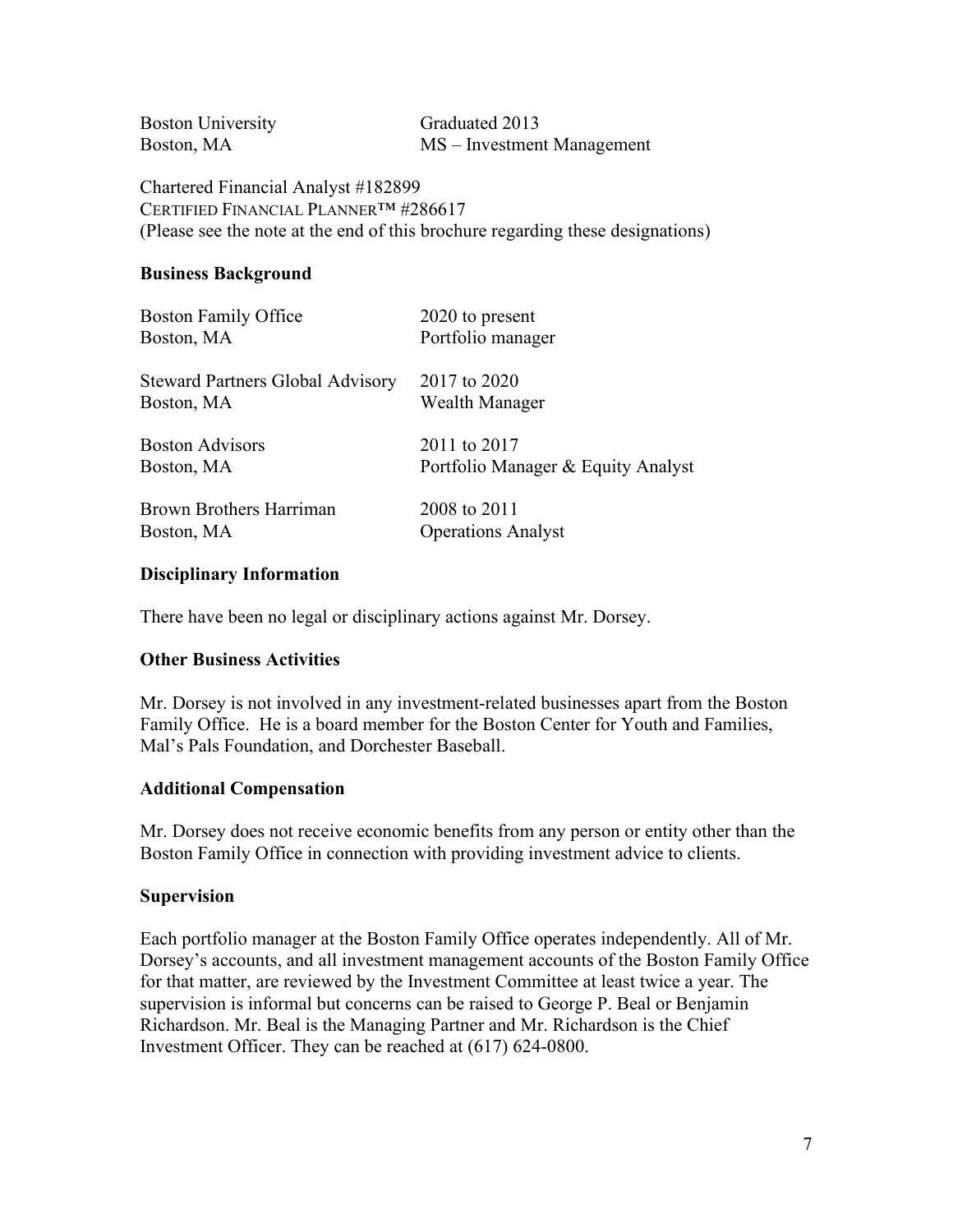# **Peder C. Johnson, CFA**

### **Educational Background and Business Experience**

Mr. Johnson was born in 1970.

#### **Educational Background**

| Thomas Edison State College | Graduated 2003               |
|-----------------------------|------------------------------|
| Trenton, NJ                 | BS – Business Administration |
| <b>Boston University</b>    | Graduated 2005               |

Boston, MA MS – Investment Management

Chartered Financial Analyst #111742 CERTIFIED FINANCIAL PLANNER™ #84692 (Please see the note at the end of this brochure regarding these designations)

#### **Business Background**

| <b>Boston Family Office</b>  | 2016 to present               |
|------------------------------|-------------------------------|
| Boston, MA                   | Partner and portfolio manager |
| Roxiticus Partners, LLC      | $2010 - 2015$                 |
| Charlestown, MA              | Managing Director             |
| Parkman Shaw & Company, Inc. | $2004 - 2010$                 |
| Brookline, MA                | Analyst, Portfolio Manager    |

### **Disciplinary Information**

There have been no legal or disciplinary actions against Mr. Johnson.

### **Other Business Activities**

Mr. Johnson is not involved in any investment-related businesses apart from the Boston Family Office. He volunteers time to several non-profits including: The Shaw Fund for Mariners' Children, the North Bennet Street School, and the Charlestown Youth Hockey Association.

#### **Additional Compensation**

Mr. Johnson serves as trustee for several trusts and is compensated for those duties. Other than that, he does not receive economic benefits from any person or entity other than the Boston Family Office in connection with providing investment advice to clients.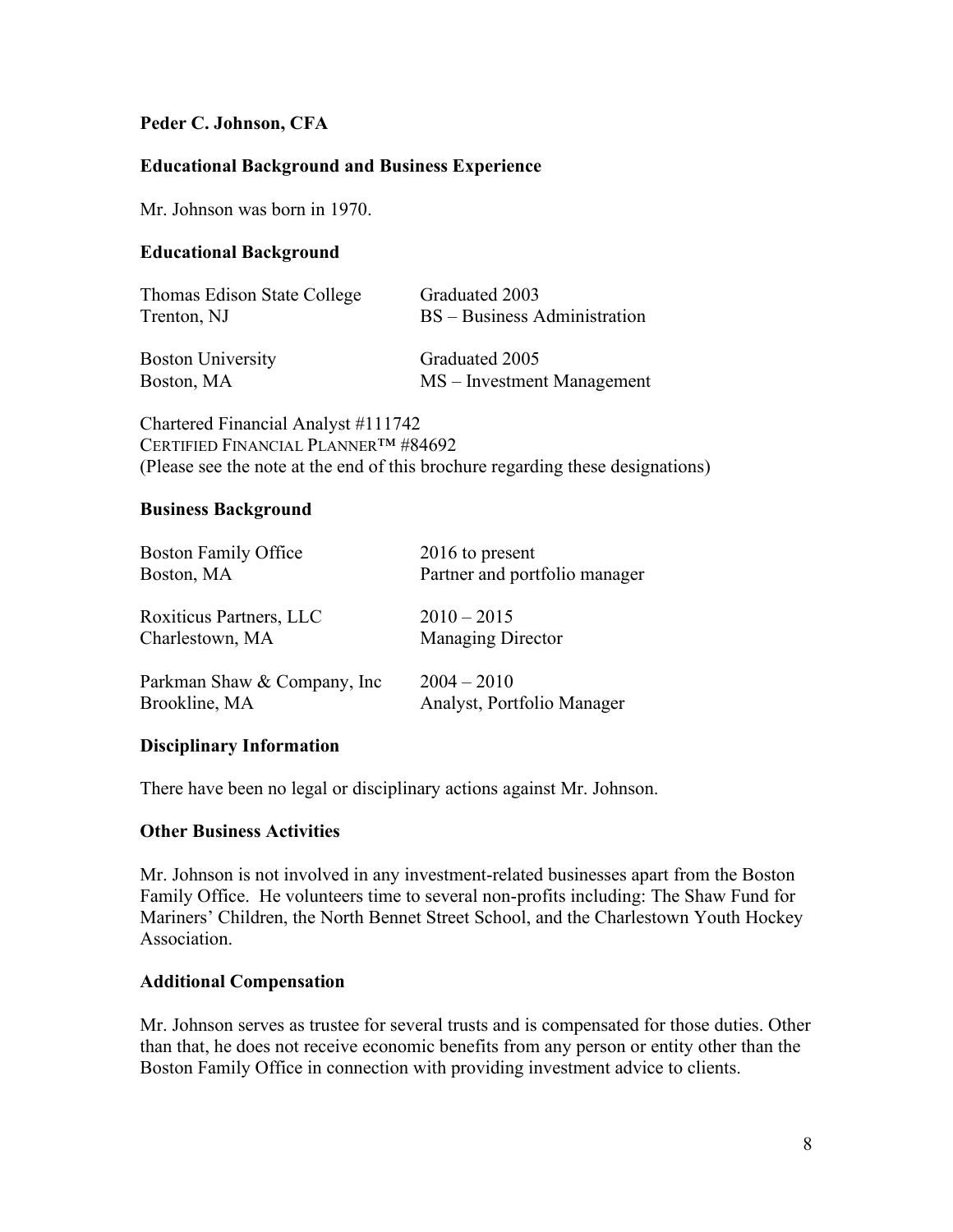### **Supervision**

Each portfolio manager at the Boston Family Office operates independently. All of Mr. Johnson's accounts, and all investment management accounts of the Boston Family Office for that matter, are reviewed by the Investment Committee at least twice a year. The supervision is informal but concerns can be raised to George P. Beal or Benjamin Richardson. Mr. Beal is the Managing Partner and Mr. Richardson is the Chief Investment Officer. They can be reached at (617) 624-0800.

# **George Putnam, III New Generation Advisors 13 Elm Street, Suite 2 Manchester, MA 01944**

# **Educational Background and Business Experience**

Mr. Putnam was born in 1951.

# **Educational Background**

| Harvard College                | Graduated 1973            |
|--------------------------------|---------------------------|
| Cambridge, MA                  | BA.                       |
| <b>Harvard Business School</b> | Graduated 1978            |
| <b>Harvard Law School</b>      | Joint JD and MBA          |
| Cambridge, MA                  |                           |
| <b>Business Background</b>     |                           |
| New Generation Advisors, LLC   | 1988 to present           |
| Manchester, MA                 | President                 |
| <b>New Generation Research</b> | 1986 to present           |
| Boston, MA                     | Chairman                  |
| Putnam Group of Mutual Funds   | 1984 to present           |
| Boston, MA                     | Trustee                   |
| Boston Family Office, LLC      | 1996 to present           |
| Boston, MA                     | Partner, outside director |
|                                |                           |

# **Disciplinary Information**

There have been no legal or disciplinary actions against Mr. Putnam.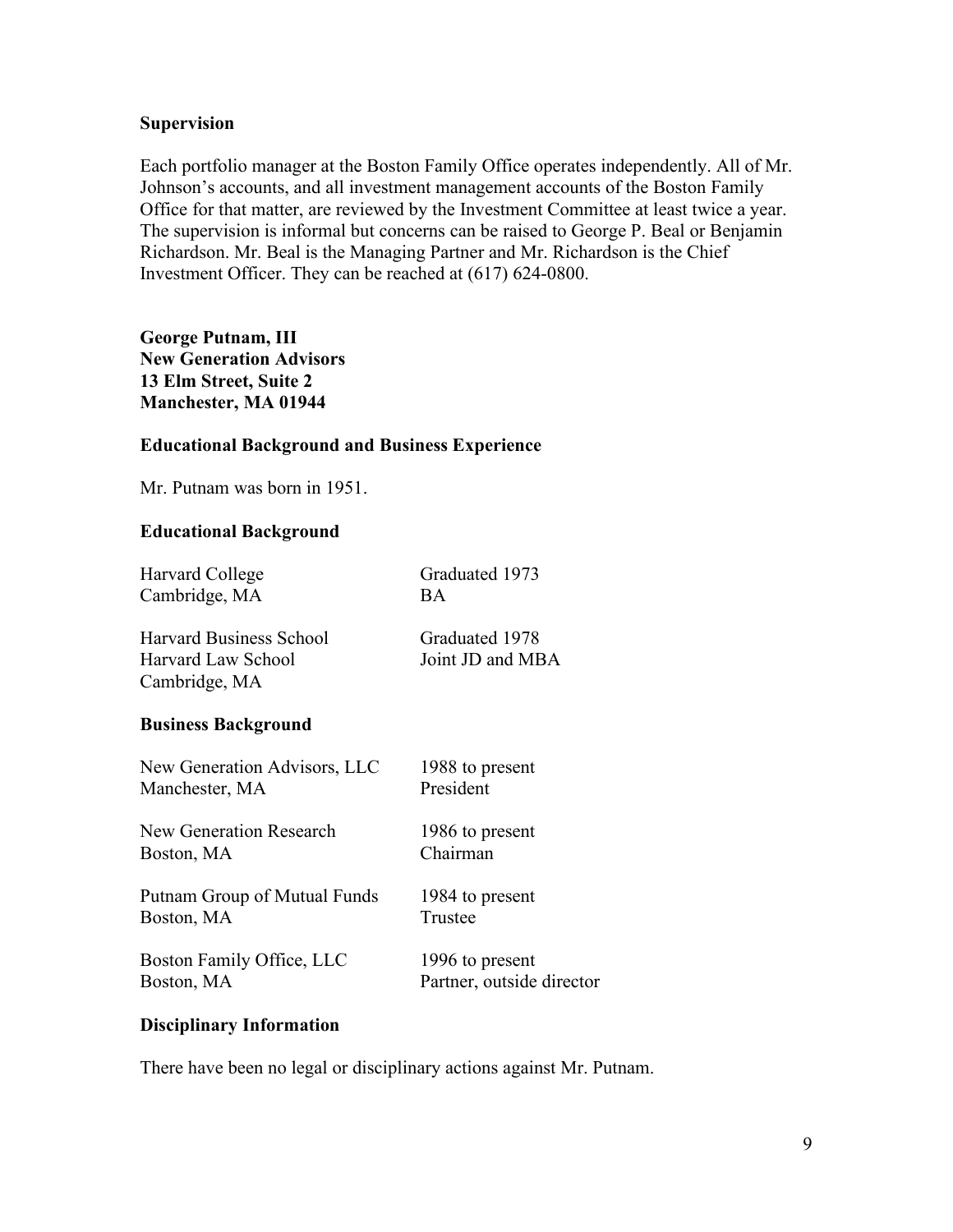# **Other Business Activities**

Mr. Putnam is not involved in the daily operations of the Boston Family Office. He is the President of New Generation Advisors, which manages funds investing in distressed securities, and Chairman of New Generation Research, Inc., which publishes bankruptcy and turnaround data. Mr. Putnam also serves as Trustee of the Putnam Group of Mutual Funds. He is a director of the Gloucester Marine Genomics Institute in Gloucester, MA. He also sits on the investment committees of several other nonprofit organizations.

# **Additional Compensation**

Mr. Putnam's primary compensation comes from sources other than the Boston Family Office. Some clients of the Boston Family Office invest in funds managed by New Generation Advisors and in mutual funds managed by the Putnam Group of Mutual Funds. There are fees related to these investments, over and above the fees charged by the Boston Family Office. Mr. Putnam is not compensated for business referred to these entities, nor do those entities compensate any BFO personnel for referrals.

### **Supervision**

Mr. Putnam is an outside director and not involved in the daily operations of the Boston Family Office.

## **Benjamin T. Richardson, CFA**

### **Educational Background and Business Experience**

Mr. Richardson was born in 1975.

### **Educational Background**

| <b>Connecticut College</b><br>New London, CT | 1993-1995        |
|----------------------------------------------|------------------|
| Harvard College                              | Graduated 1997   |
| Cambridge, MA                                | $BA - Economics$ |

Chartered Financial Analyst #411089 (please see the note at the end of this brochure regarding the CFA designation)

### **Business Background**

| Boston Family Office, LLC | $2004$ – present              |
|---------------------------|-------------------------------|
| Boston, MA                | Partner and portfolio manager |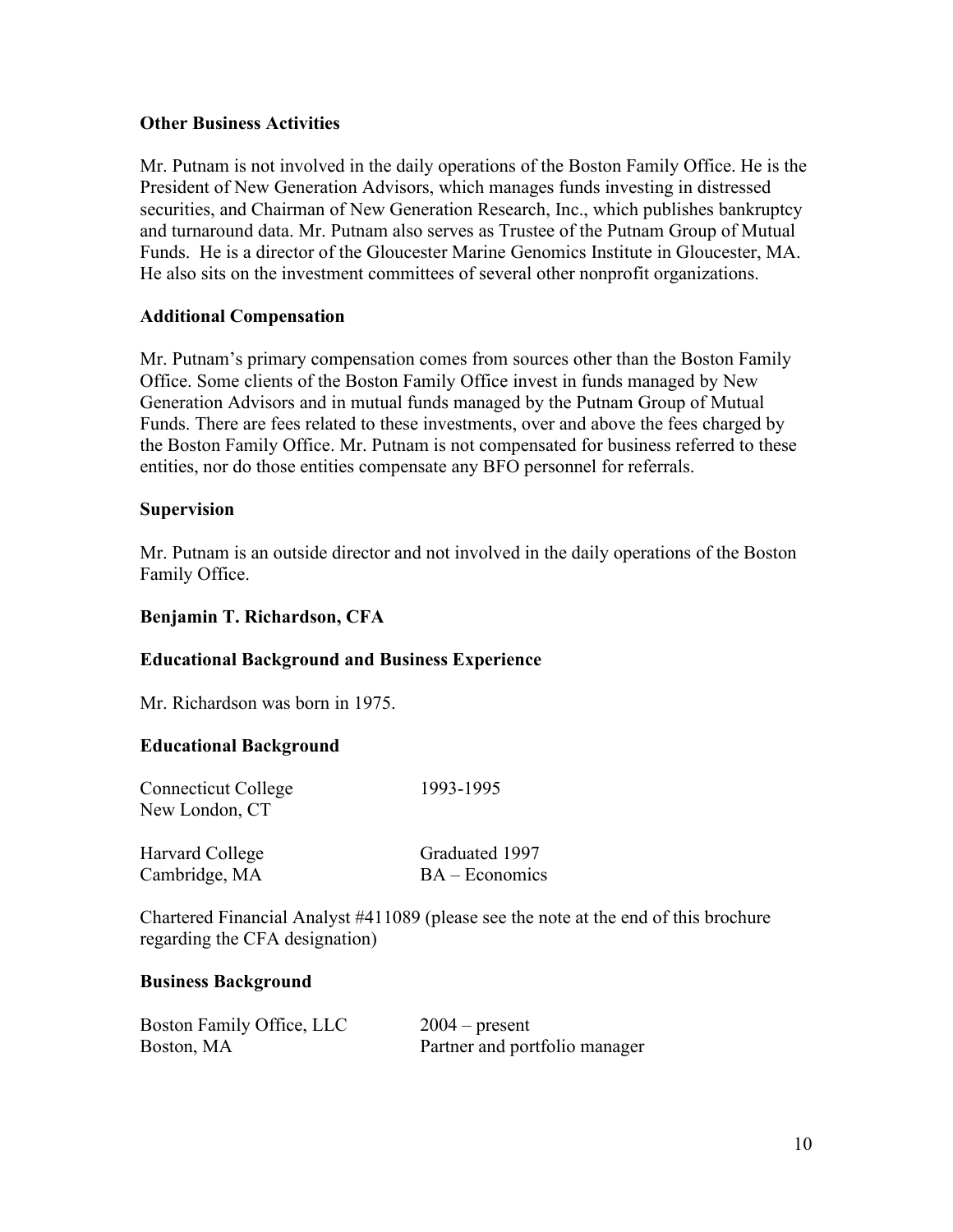There have been no legal or disciplinary actions against Mr. Richardson.

## **Other Business Activities**

Mr. Richardson is not involved in any investment-related businesses apart from the Boston Family Office.

### **Additional Compensation**

Mr. Richardson is a trustee of a number of trusts and in some cases receives compensation for those duties. Other than that, he does not receive economic benefits from any person or entity other than the Boston Family Office in connection with providing investment advice to clients.

# **Supervision**

Each portfolio manager at the Boston Family Office operates independently. All of Mr. Richardson's accounts, and all investment management accounts of the Boston Family Office for that matter, are reviewed by the Investment Committee at least twice a year. The supervision is informal but concerns can be raised to George P. Beal, as Mr. Richardson serves as the Chief Investment Officer. Mr. Beal is the Managing Partner and can be reached at (617) 624-0800.

# **Eliza H. S. "Happy" Rowe**

### **Educational Background and Business Experience**

Ms. Rowe was born in 1969.

### **Educational Background**

Denison University Graduated 1991 Granville, OH BA – History **Business Background** Boston Family Office 2000 to present Boston, MA Partner and portfolio manager Tucker Anthony, Inc.  $/$  1991 – 2000 Freedom Capital Mgmt Investment Executive, Portfolio Asst., Sales Asst. Boston, MA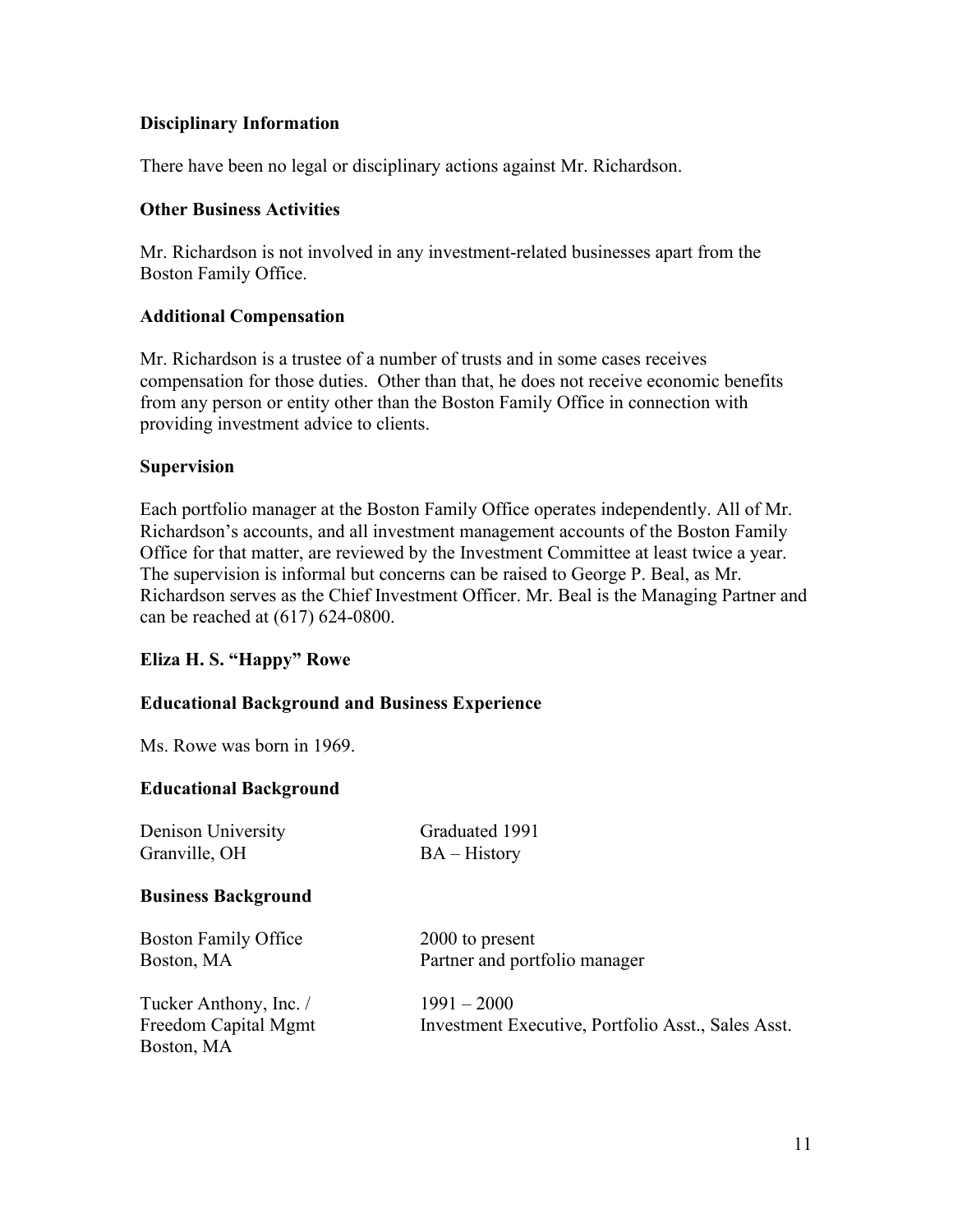There have been no legal or disciplinary actions against Ms. Rowe.

### **Other Business Activities**

Ms. Rowe is not involved in any investment-related businesses apart from the Boston Family Office. She serves as the Treasurer of the Prout's Neck Sanctuary, which is a nonprofit entity within the Prout's Neck Association, and as a Trustee and Development Chair of Maine Huts & Trails.

### **Additional Compensation**

Ms. Rowe is a trustee of a number of trusts and in some cases receives compensation for those duties. Other than that, she does not receive economic benefits from any person or entity other than the Boston Family Office in connection with providing investment advice to clients.

# **Supervision**

Each portfolio manager at the Boston Family Office operates independently. All of Ms. Rowe's accounts, and all investment management accounts of the Boston Family Office for that matter, are reviewed by the Investment Committee at least twice a year. The supervision is informal but concerns can be raised to George P. Beal or Benjamin Richardson. Mr. Beal is the Managing Partner and Mr. Richardson is the Chief Investment Officer. They can be reached at (617) 624-0800.

**Michael J. Unger, CFA 2776 Odell Drive Erie, CO 80516**

### **Educational Background and Business Experience**

Mr. Unger was born in 1965.

### **Educational Background**

University of Dayton Graduated 1990 Dayton, OH BA – Finance

Chartered Financial Analyst #222343 (please see the note at the end of this brochure regarding the CFA designation)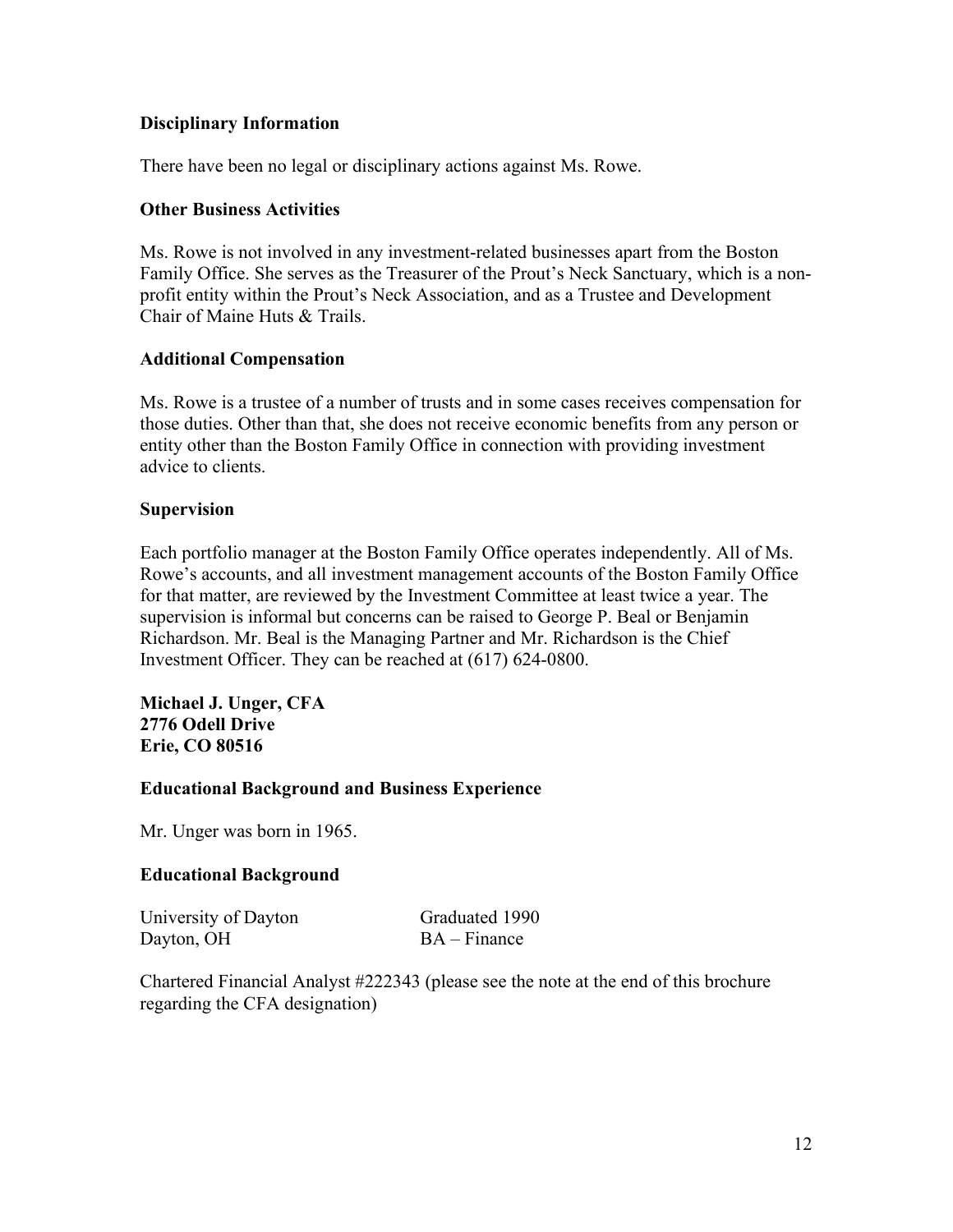# **Business Background**

| Boston Family Office, LLC       | 2000 to present               |
|---------------------------------|-------------------------------|
| Boston, MA                      | Partner and portfolio manager |
| Mellon Private Asset Management | $1997 - 1999$                 |
| Boston, MA                      | Senior portfolio manager      |
| Key Bank                        | $1992 - 1997$                 |
| Dayton, OH                      | Portfolio manager, trader     |
| Society Bank                    | $1991 - 1992$                 |
| Dayton, OH                      | Credit analyst                |

# **Disciplinary Information**

There have been no legal or disciplinary actions against Mr. Unger.

# **Other Business Activities**

Mr. Unger is not involved in any investment-related businesses apart from the Boston Family Office.

### **Additional Compensation**

Mr. Unger is trustee on a number of trusts and in some cases receives compensation for those duties. Other than that, he does not receive economic benefits from any person or entity other than the Boston Family Office in connection with providing investment advice to clients.

### **Supervision**

Each portfolio manager at the Boston Family Office operates independently. All of Mr. Unger's accounts, and all investment management accounts of the Boston Family Office for that matter, are reviewed by the Investment Committee at least twice a year. The supervision is informal but concerns can be raised to George P. Beal or Benjamin Richardson. Mr. Beal is the Managing Partner and Mr. Richardson is the Chief Investment Officer. They can be reached at (617) 624-0800.